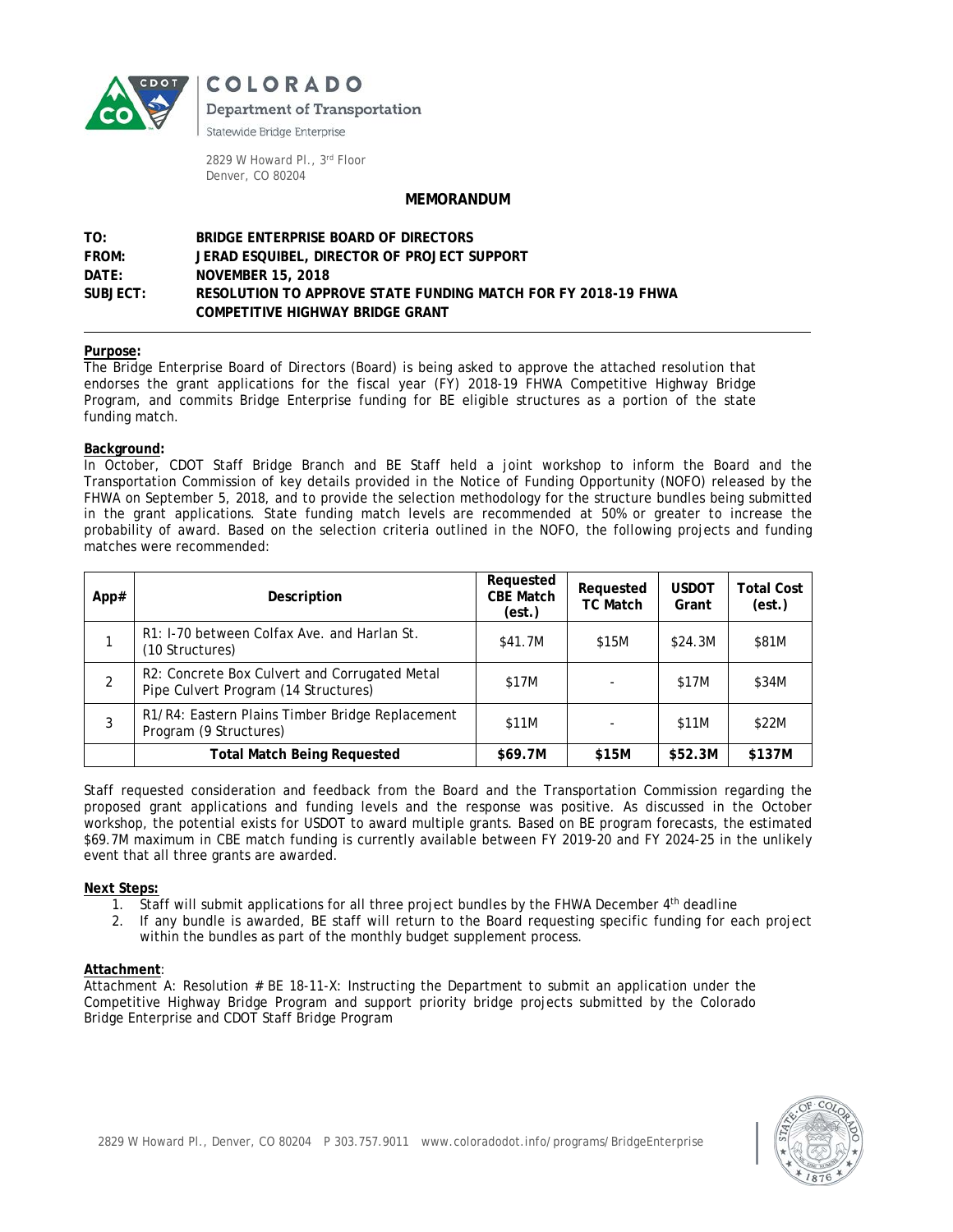## Resolution #BE-18-11-07

Instructing the Department to submit an application under the USDOT Competitive Highway Bridge Program and support priority bridge projects submitted by the Colorado Bridge Enterprise and CDOT **Staff Bridge Program** 

# Approved by the Colorado Bridge Enterprise Board of Directors on November 15, 2018

WHEREAS, the Colorado General Assembly created the Colorado Bridge Enterprise (CBE) in C.R.S. 43-4-805 as a government-owned business within the Colorado Department of Transportation (CDOT or Department) for the business purpose of financing, repairing, reconstructing, and replacing Designated Bridges, defined in C.R.S. 43-4-803(10) as those bridges identified as structurally deficient or functionally obsolete and rated poor; and

WHEREAS, The Consolidated Appropriations Act of 2018 made available \$225 million for highway bridge replacement and rehabilitation projects on public roads through the Competitive Highway Bridge Program, (Pub. L. 115-141, March 23, 2018); and

**WHEREAS, a Notice of Funding Opportunity (NOFO) was issued by U.S. Department of** Transportation (USDOT) on September 5, 2018 for the FY 2018 Competitive Highway Bridge Program; and

**WHEREAS, applications for the Competitive Highway Bridge Program; are due to the U.S.** Secretary of Transportation on December 4, 2018; and

WHEREAS, the USDOT's consideration of Competitive Highway Bridge Program discretionary grant applications will be based on four key program objectives: innovation, supporting economic vitality, life cycle cost and state of good repair and project readiness; and

WHEREAS, projects that are eligible for the Competitive Highway Bridge Program discretionary grant funding must be considered major structures, demonstrate cost savings through bundling and be located on a public road; and

WHEREAS, both CBE and CDOT Staff Bridge have analyzed potential bridge structures for the Department to submit under a unified grant application and identified three project bundles that will be submitted for consideration: and

WHEREAS, all project bundles include CBE eligible structures and project bundles #1 and #3 include non-CBE eligible structures, both the CBE Board and the Transportation Commission are being asked to commit matching funds to increase the competitiveness of the Departments application.

NOW THEREFORE BE IT RESOLVED, the Department is instructed to submit the maximum allowed three applications for the following three different bridge project bundles as part of the Competitive Highway Bridge Program:

- 1. I-70 between Colfax Ave. and Harlan St. Region 1
- 2. Concrete Box Culvert and Corrugated Metal Pipe Culvert Program Region 2
- 3. Eastern Plains Timber Bridge Replacement Program Regions 1 and 4